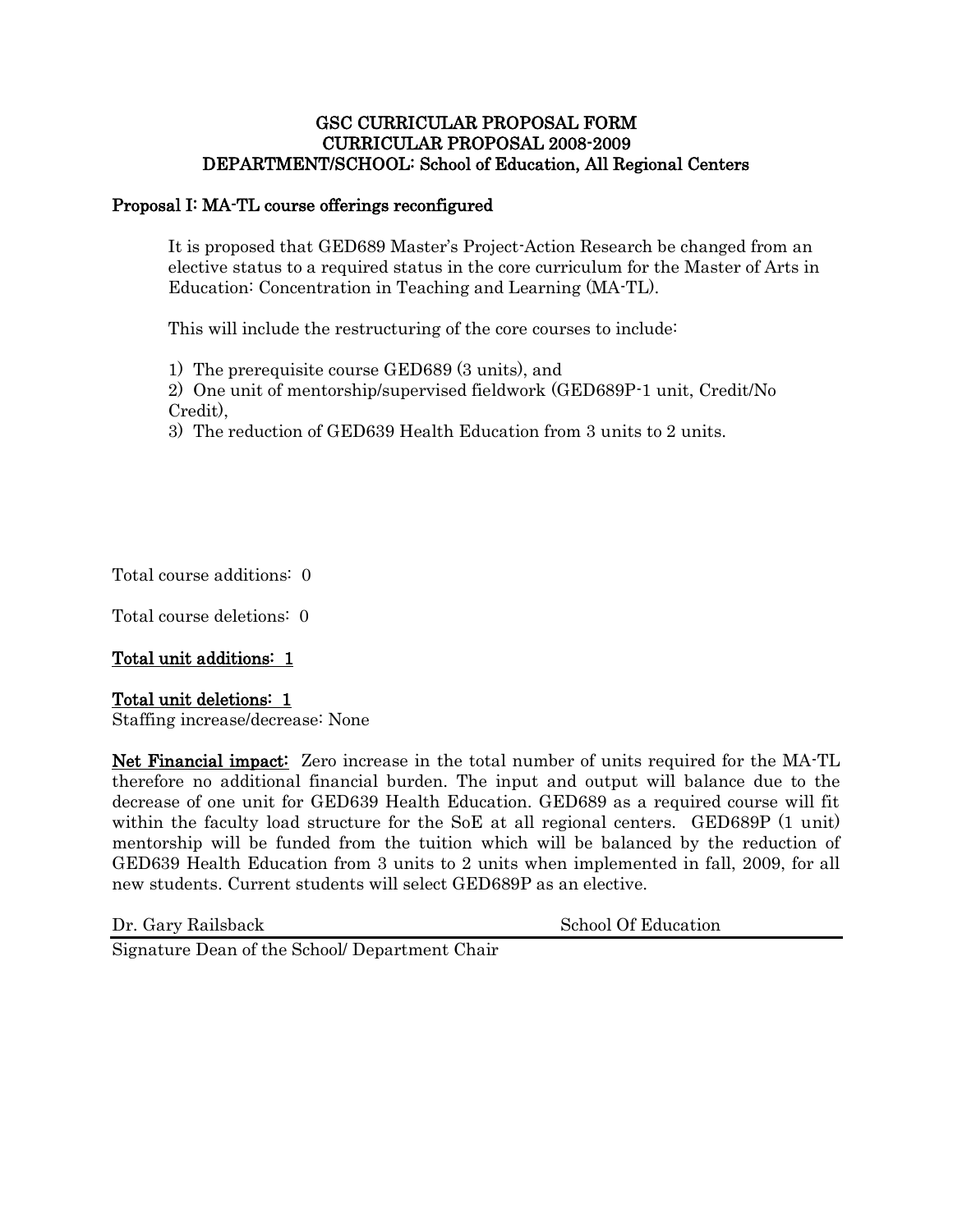## School of Education Master of Arts in Education: Teaching and Learning Proposal I: MA-TL course offerings reconfigured

It is proposed that GED689 Master's Project-Action Research be changed from an elective status to a required status in the core curriculum for the Master of Arts in Education: Concentration in Teaching and Learning (MA-TL). This will include the restructuring of the core courses to include one unit of mentorship/supervised fieldwork (GED689P-1 unit, Credit/No Credit) which will require the prerequisite course GED689 (3 units) and the reduction of GED639 Health Education from 3 units to 2 units. GED689P (1 unit) mentorship will be funded from the tuition which will be balanced by the reduction of GED639 Health Education from 3 units to 2 units when implemented in fall, 2009, for all new students. Current students will select GED689P as an elective.

In addition, it is proposed that an Action Research Mentorship unit be added to the Reading Certificate concentration for MA-TL candidates who select the Reading Certificate focus.

Total units required for degree completion will remain the same for all candidates: 36 units If adopted, all MA-TL candidates will be required to complete one of the two options listed below:

- 1. GED 689 (3 units), Master's Project-Action Research with an Action Research Mentor assigned to each student in GED689P (1 Unit) required prerequisite: GED689
- 2. Reading Certificate Candidates will complete the current reading sequence: GED 693: Research Based Intervention Models and Strategies and GED698 Literacy Field Studies which will have the Action Research Project embedded in the course work.

# RATIONALE:

# Proposal: MA-TL course offerings reconfigured

In an effort to strengthen the MA-TL program the proposal to change GED689 Master's Project-Action Research from elective to a required status would add focus, provide a comprehensive culminating event, and increase the rigor of the MA-TL degree. The one unit of mentorship (GED689P) would provide guidance from a scholar currently involved in the field of education.

The Action Research Project would also positively impact learning in the K-12 classrooms taught by the MA-TL students. Previous completers of the MA-TL program have finished a series of courses which have resulted in a Master's degree being granted without a specific research project required. In the past some students opted to complete Action Research as part of their program plan. However, since Action Research was one choice for elective options, it was not consistently selected. In an effort to strengthen the program we are recommending that GED689 Master's Project-Action Research be included as a required core course for all MA-TL students. With this change GED639 Health Education will be adjusted from 3 units to 2 units. A one unit mentorship GED689P will align with GED689 Master's Project-Action Research to complete the required 36 units.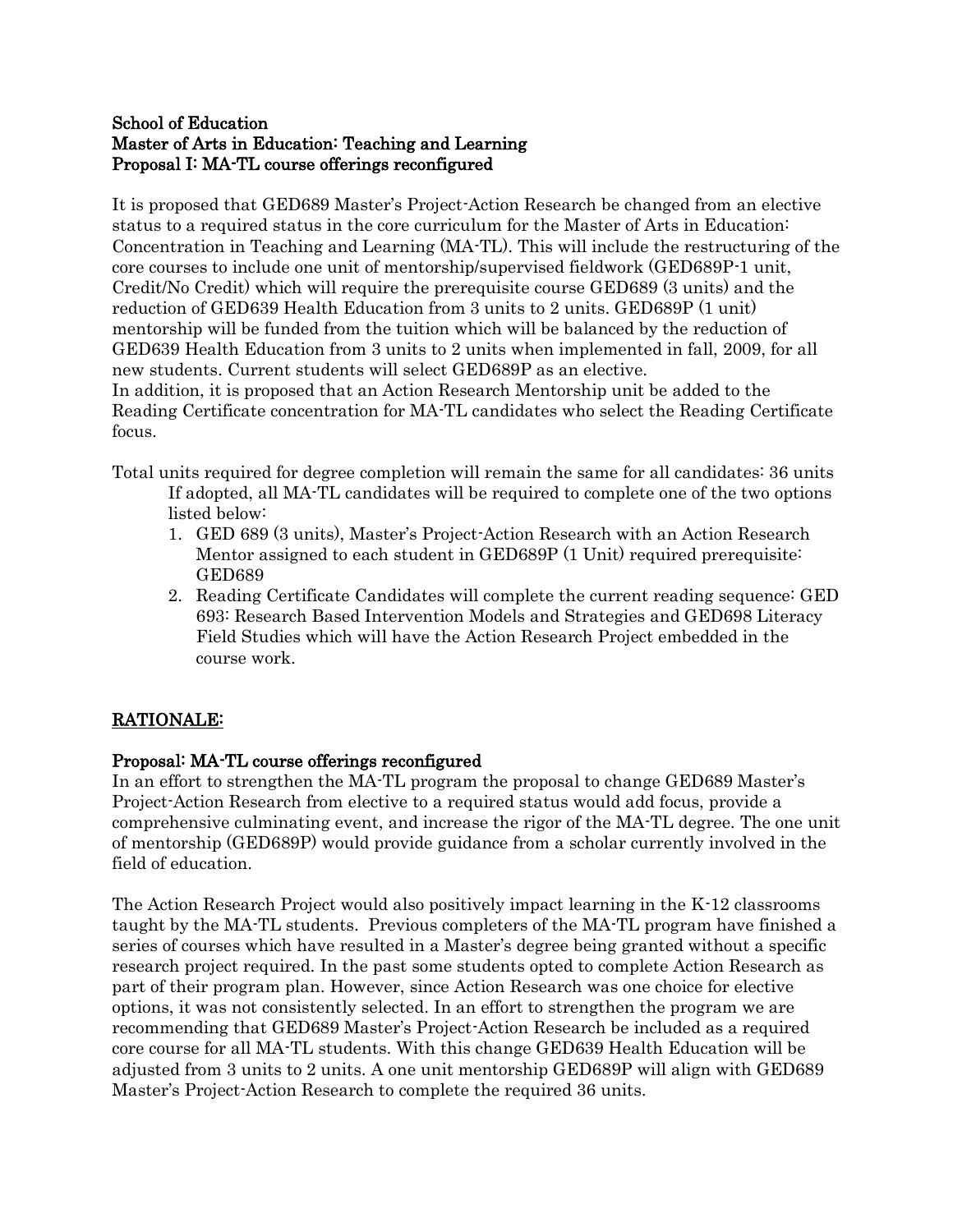Without increase in staffing, the required Action Research Project would demonstrate aggregate knowledge and the K-12 teacher's ability to apply "best practices" using current research. The anticipated long term effect would be improvement of student learning in the K-12 classroom. All Action Research Projects would be posted as signature assignments and utilized as an example of a summative assessment for the accreditation review process.

Currently, the only method available to track Action Research completion would be by hand. By including GED689P in the program plan we will have a method to track completion of all Action Research Projects electronically and insure a timely end to all projects (one year maximum). The mentors will also complete a required log (Appendix C) identifying the amount of time spent with the candidate and the Action Research processes addressed during each meeting.

The proposal will decrease the number of <u>electives</u> for MA-TL candidates by one course (3) units) and increase the required core by one course (3 units) thereby maintaining the current number of units required for completion of the MA-TL degree (36 units). The current core courses will remain with the inclusion of proposed changes identified in the following chart.

| Course $#$     | <b>Current Course Name</b>                             | Units   | Proposed |
|----------------|--------------------------------------------------------|---------|----------|
| <b>GED628</b>  | Using Technology to Support<br><b>Student Learning</b> | 3 Units |          |
| <b>GED639*</b> | <b>Health Education</b>                                | 3 Units | 2 Units  |
| <b>GED642</b>  | <b>Advanced Teaching of English</b><br>Learners        | 3 Units |          |
| <b>GED672</b>  | <b>Philosophy of Education</b>                         | 3 Units |          |
| <b>GED677</b>  | <b>Teaching Special Populations</b>                    | 3 Units |          |

#### PROPOSED CORE

| GED689 ** | Master's Project-Action Research                                 | 3 Units |
|-----------|------------------------------------------------------------------|---------|
|           | <b>GED689P ***</b>   Master's Project-Action Research Mentorship | 1 Unit  |

#### READING CERTIFICATE OPTION

| <b>GED692</b> | <b>Standards and Instruction</b>                                                                                                  | 3 Units |         |
|---------------|-----------------------------------------------------------------------------------------------------------------------------------|---------|---------|
| GED693***     | Research-Based Intervention<br><b>Models and Strategies</b>                                                                       | 2 Units | 3 Units |
| <b>GED694</b> | Standards, Assessment and<br><b>Instruction: Word Analysis,</b><br><b>Fluency and Systematic</b><br><b>Vocabulary Development</b> | 3 Units |         |
| <b>GED698</b> | Special Studies in Education:<br><b>Literacy Field Studies</b>                                                                    | 1 Unit  |         |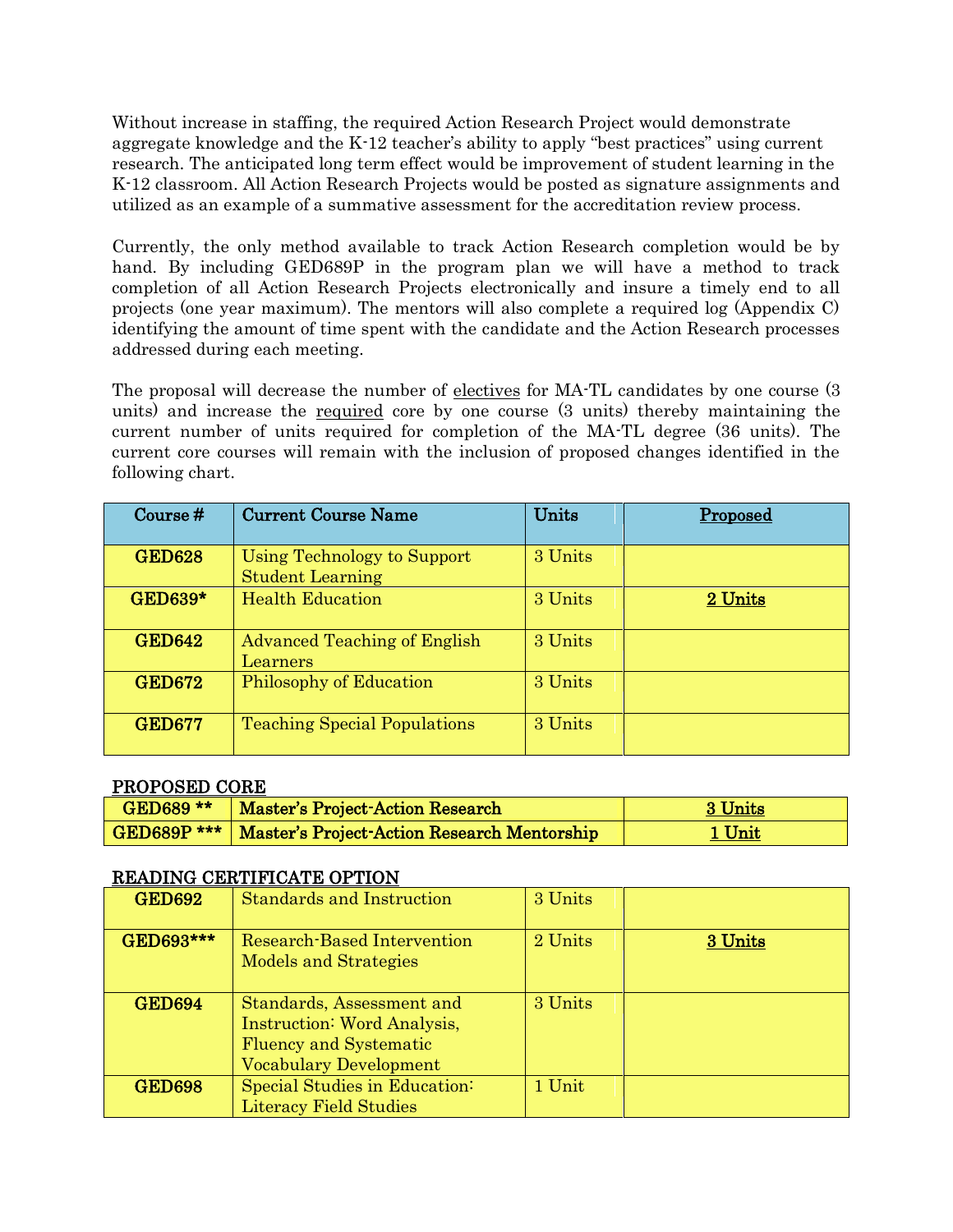- \* Restructured to decrease by one unit
- \*\* Moved from elective to required with Mentorship included

\*\*\*Restructured to increase by one unit

## TOTAL MA-TL UNITS REMAIN at 36

## PROPOSED CHANGE: GED689 from Elective to Core

The proposal that the course work be reconfigured to move GED689 Action Research to required status with a mentorship component and decrease GED639 Health Education by one unit aligns with the new projected Clear credential requirements and the Formative Assessment for California Teachers (FACT) and Formative Assessment System (FAS). As of 2009-2010 three units of the health course will no longer be a requirement for obtaining a Clear Credential. The FACT and FAS induction system will require Action Research and Inquiry Action Plans for all Induction candidates. The restructuring of the current courses would allow the inclusion of these important elements. All MA-TL students would be required to complete Action Research.

# (Please disregard the \* in the following catalog copy which refer to items included in the current catalog.)

## Changes to Catalog Copy:

The following catalog **changes** (underlined) will be necessary if the proposal is adopted:

| <b>COURSE</b>  | TITLE                                                              | <b>UNITS</b>   |
|----------------|--------------------------------------------------------------------|----------------|
| GED 628*       | Using Technology to Support Student<br>Learning (BTSA Standard 16) | 3              |
| GED 639*       | <b>Health Education (BTSA Standard 16)</b>                         |                |
| GED 642*       | Advanced Teaching of English Learners<br>(BTSA Standard 19)        | 3              |
| <b>GED 672</b> | Philosophy of Education                                            | 3              |
| GED 677*       | Teaching Special Populations (BTSA)<br>Standard 20)                | 3              |
| GED 683*       | <b>BTSA</b> Induction                                              | $3-6$          |
| GED683C**      | Reflective Coaching                                                | 3              |
| <b>GED 689</b> | Master's Project                                                   | $\overline{3}$ |
| GED 689P       | Master's Project Mentorship                                        |                |
|                | In-Depth Options<br>3- <mark>9</mark>                              |                |
|                | <b>MASTER'S TOTAL</b><br>36                                        |                |

# CORE COURSES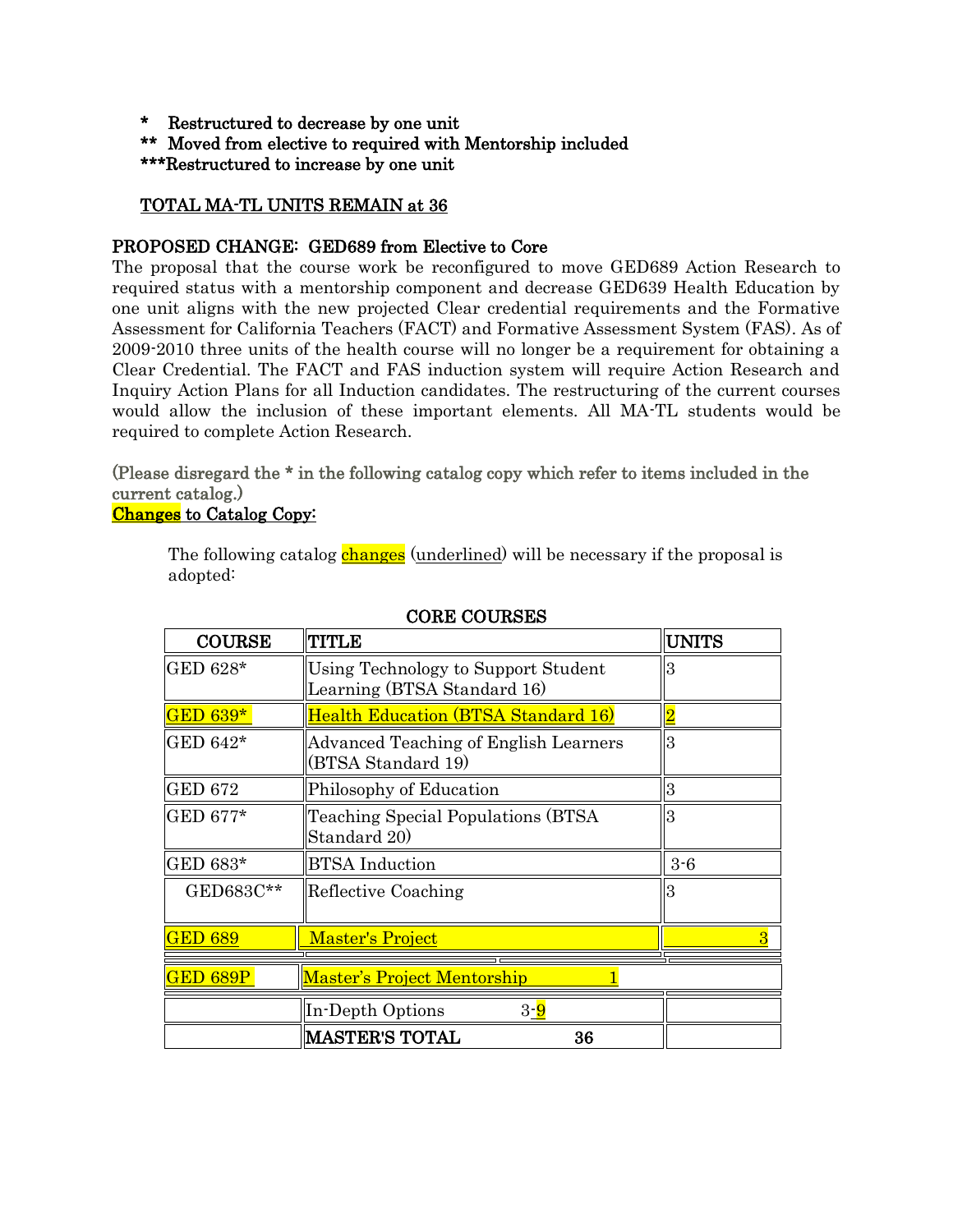| <b>Reading Certification</b> | IN-DEPTH OPTIONS FOR TEACHING AND LEARNING                                                                 |  |
|------------------------------|------------------------------------------------------------------------------------------------------------|--|
| <b>GED 692</b>               | Standards, Assessment and Instruction:<br>Comprehending and Composing Written<br>Language                  |  |
|                              | Research-based Intervention: Models and<br><b>Strategies</b>                                               |  |
| <b>GED 694</b>               | Standards, Assessment and Instruction:<br>Word Analysis, Fluency, and Systematic<br>Vocabulary Development |  |
| <b>GED 698</b>               | Special Studies in Education: Literacy<br>Field Studies (Reading Certificate Level)                        |  |